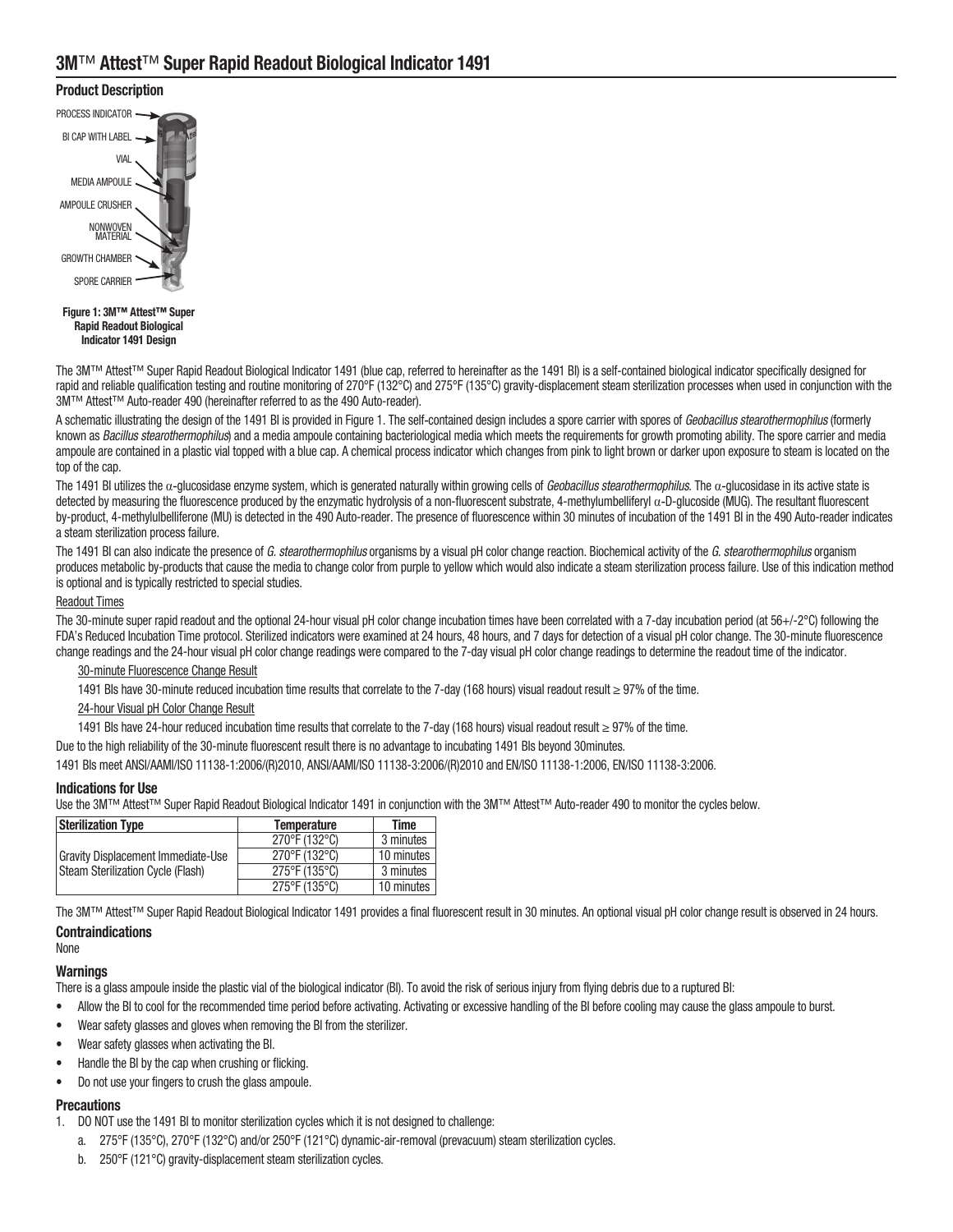- c. Dry heat, chemical vapor, ethylene oxide or other low temperature sterilization processes.
- 2. The sterilizer must have a 1.5 minute come-up time to kill the 1491 BI in 3 minutes. If the come-up time is < 1.5 minutes, extend the cycle exposure time to 4 minutes to achieve consistent kill.
- 3. After activation, ensure media has flowed to the spore growth chamber.

## Monitoring Frequency:

Follow facility Policies and Procedures which should specify a BI monitoring frequency compliant with professional association recommended practices and/or national guidelines and standards. As a best practice and to provide optimal patient safety, 3M recommends that every steam sterilization load be monitored with an appropriate BI.

## Directions for Use

- 1. Identify the 1491 BI by writing the sterilizer, load number, and processing date on the indicator label. Do not place another label or indicator tape on the vial or on the cap.
- 2. Place the 1491 BI in a representative tray configuration as recommended by professional association guidelines or national standards for healthcare facility practice. Do not place the 1491 BI in direct contact with a chemical indicator as residue could transfer to the biological indicator and affect the result.
- 3. Place the representative tray in the most challenging area of the sterilizer. This is typically on the bottom shelf, over the drain, however, the sterilizer manufacturer should be consulted to identify the area of the chamber least favorable to sterilization.
- 4. Process the load according to recommended practices.
- 5. After completion of the cycle, take the representative tray out of the sterilizer, and remove the 1491 BI.
- 6. Allow the 1491 BI to cool for 10 minutes prior to activation.
- 7. Check the process indicator on the top of the cap of the 1491 BI. A color change from pink to light brown or darker confirms that the 1491 BI has been exposed to the steam process. This color change does not indicate that the steam process was sufficient to achieve sterility. If the process indicator is unchanged, check the sterilizer physical monitors.



- 8. To activate the biological indicator, place it in a 490 Auto-reader incubation well which is color-coded blue (i.e. configured to incubate 1491 BIs). Press the cap of the BI down firmly to close the cap and crush the glass ampoule. Immediately remove the BI and flick it (see picture at right). Visually verify the media has flowed into the growth chamber at the bottom of the vial. If the media hasn't filled the growth chamber, hold the BI by the cap and flick it until media fills the growth chamber. Return the activated 1491 BI to the incubation well and wait for the result. See the 490 Auto-reader Operator's Manual for further information related to its use.
- 9. Each day that a processed 1491 BI is incubated, activate and incubate at least one non‑processed 1491 BI to use as a positive control. Follow the activation instructions provided in Step 8 above. Write a "C" (for "control") and the date on the BI label. The positive control should be from the same lot code as the processed biological indicator. It is a good practice to use a positive control each day a processed 1491 BI is incubated. This helps confirm:
	- correct incubation temperatures are met,
	- viability of spores has not been altered due to improper storage temperature, humidity or proximity to chemicals,
	- capability of media to promote rapid growth, and
	- proper functioning of the 490 Auto-reader.

#### 10. Incubation and Reading:

Incubate the positive control and steam processed 1491 Bls at 56  $\pm 2^{\circ}$ C in a 490 Auto-reader. See the 490 Auto-reader Operator's Manual for the proper use of this equipment. Positive results are available within 30 minutes. The 490 Auto-reader will indicate a positive result as soon as it is obtained. The final negative 1491 BI reading is made at 30 minutes. After the results are displayed and recorded, the 1491 BIs may be discarded.

### Interpretation of Results:

#### Fluorescent Results

The positive control (unprocessed) 1491 BI must provide a positive fluorescent result (+ on the 490 Auto-reader LCD Display). Processed 1491 BI results are not valid until the positive control reads fluorescent positive. The positive control should read positive (+ on the LCD Display) at or before 30 minutes. If the positive control reads negative (- on the LCD Display) at 30 minutes, check the 490 Auto‑reader Operator's Manual Troubleshooting Guide. Retest the 490 Auto‑reader with a new positive control.

With processed 1491 Bls, a positive (+ on the LCD Display) result indicates a sterilization process failure. A final negative processed 1491 BI reading for a fluorescence change (- on the LCD Display) after 30 minutes of incubation indicates an acceptable sterilization process.

Act immediately on any positive BI results. Determine the cause of the positive BI following facility policies and procedures. Always retest the sterilizer and do not use sterilizer for processing loads until three consecutive BI results are negative.

#### Optional Visual pH Color Change Result

The 1491 BI is normally discarded after the fluorescent result has been recorded. If, however, special studies are desired, 1491 BIs may be further incubated for a visual pH color change result. After activation and during incubation, the white Nonwoven Material will absorb the bromocresol purple indicator, the pH-sensitive indicator dye in the growth media, and appear blue. In the case of the positive control BI a yellow color change of the growth media and/or Nonwoven Material will appear within 24 hours. Any observation of a yellow color within the vial indicates a positive result.

In the case of a processed 1491 BI, a media and/or Nonwoven Material color change from purple to yellow indicates a sterilization process failure. A negative pH color change result, i.e. media and Nonwoven Material remain purple/blue, can be assessed at 24 hours.

### Storage

- Best stored in original box under normal room conditions: 59-86°F (15-30°C), 35-60% relative humidity (RH).
- Do not store 1491 BIs near sterilants or other chemicals.